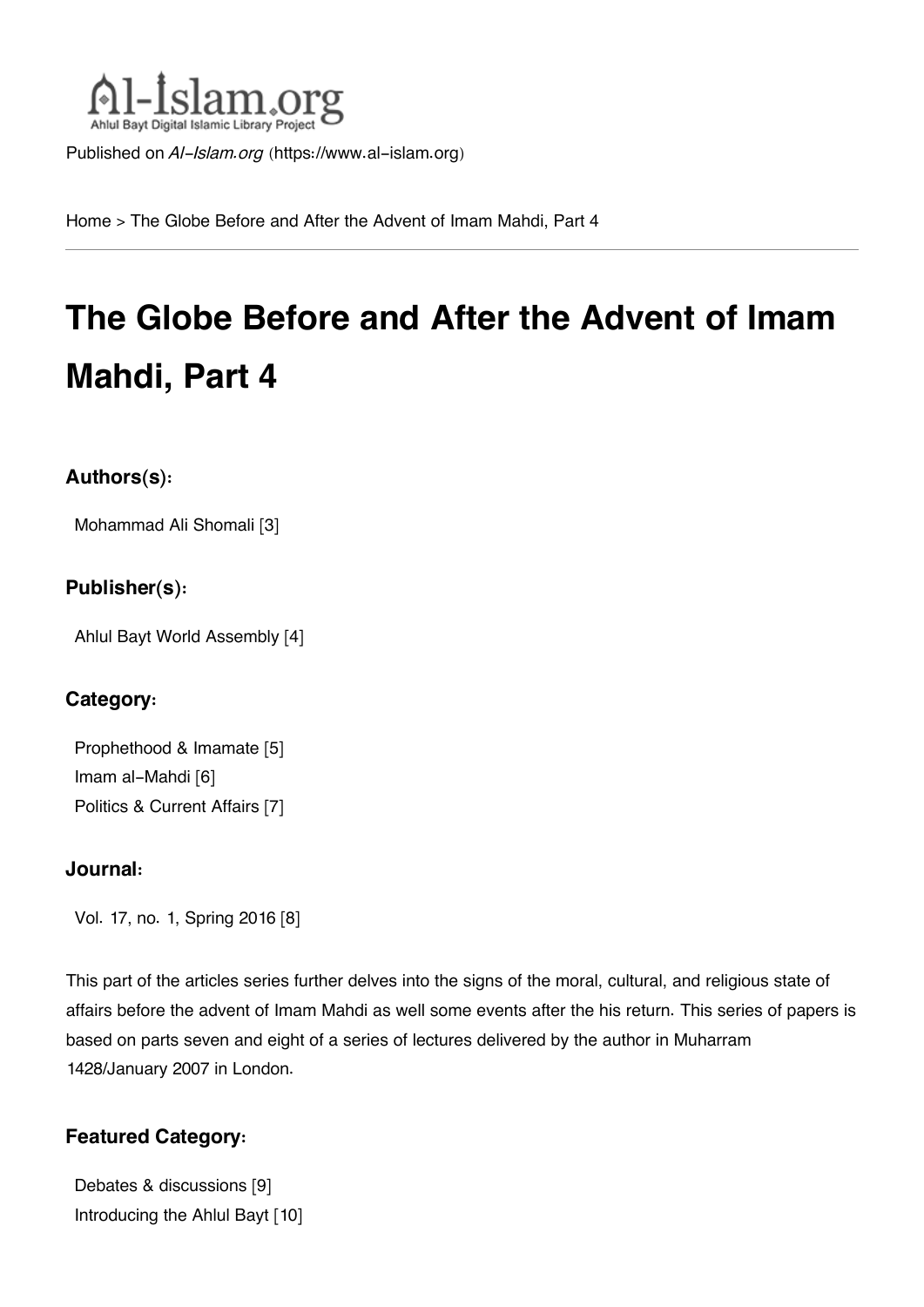[Resources for Further Research](https://www.al-islam.org/feature/resources-further-research) [11] [Responses to Misconceptions](https://www.al-islam.org/feature/responses-misconceptions) [12] Shi['a beliefs explained](https://www.al-islam.org/feature/shia-beliefs-explained) [13]

### **Topic Tags:**

[End of Times](https://www.al-islam.org/tags/end-times) [14]

#### **Person Tags:**

[Imam Mahdi \(a\)](https://www.al-islam.org/person/imam-al-mahdi) [15]

# **The Globe Before and After the Advent of Imam Mahdi, Part 4**

#### **Mohammad Ali Shomali**

*This series of papers is based on parts seven and eight of a series of lectures delivered by the author in Muharram 1428/January 2007 in London.*

### **[Abstract](#page--1-0)**

Islamic sources hold a rich account of the 'End of Times' - the world's state of affairs before and after the coming of Imam Mahdi to establish worldwide justice and peace. Earlier articles in this series offered an overview from the viewpoint of the dominant world religions, as well as the Islamic perspective using the Qur'an and hadith as sources to visualise the future and increase our knowledge on the advent of Imam Mahdi with the purpose of establishing a positive relationship with him and preparing for his return.

The previous part expanded on the qualities of the people of this time, including their intellectual condition, and scientific and technological advancements. This part further delves into the signs of the moral, cultural, and religious state of affairs before the advent of Imam Mahdi as well some events after the his return.

### **[False Claimants](#page--1-0)**

In continuation of the discussion regarding the moral, cultural, and religious situation of the world in the time before the advent of Imam Mahdi (aj), I would like to refer to the fact that at that time many false claimants will appear – those who will falsely claim to be either Imam Mahdi (aj) or even one of the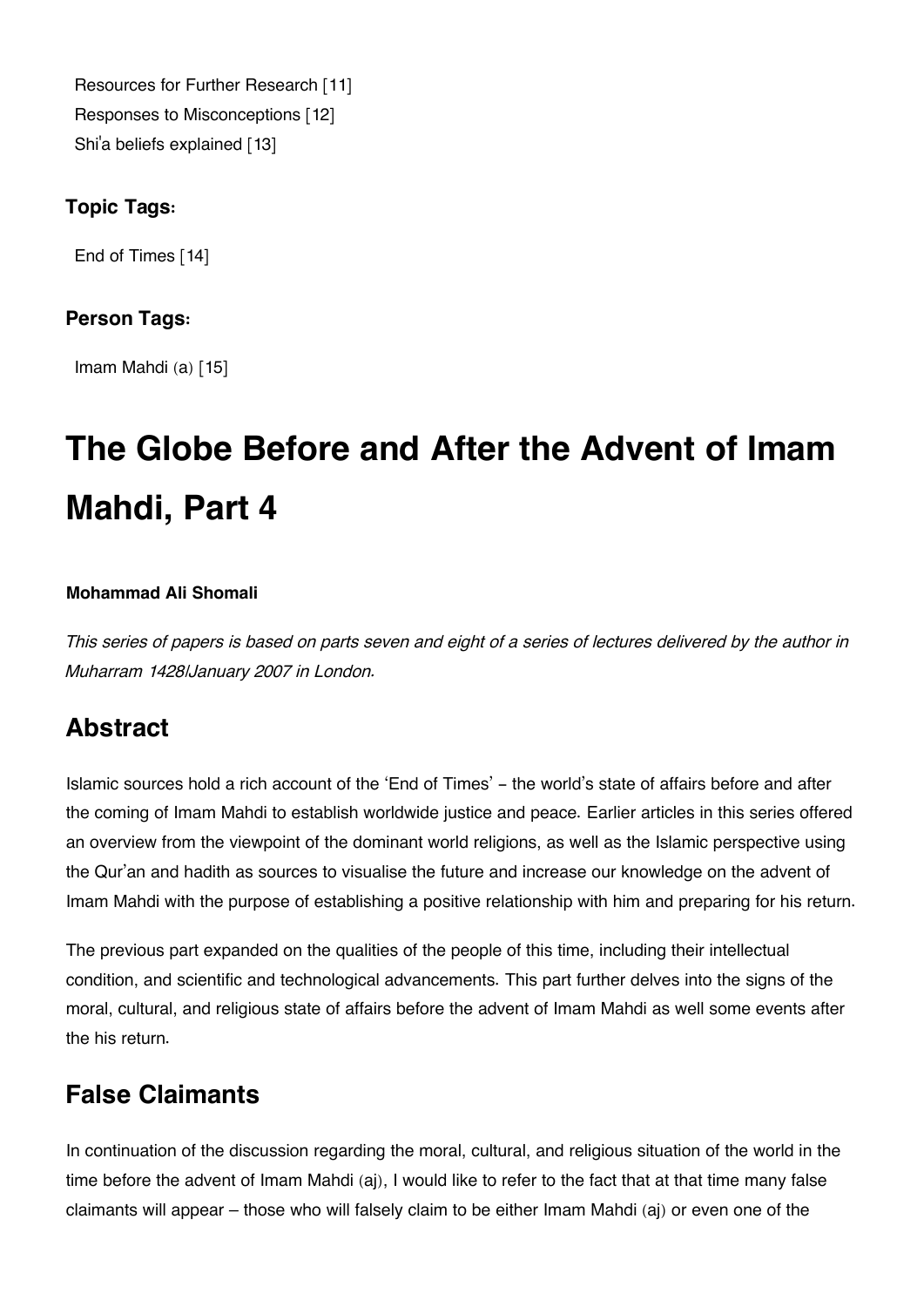prophets. Many have already appeared and are known. And more of this type is expected to surface.[1](#page--1-0)

In fact, it is apparent that the enemies of Islam today are all too well-aware about Imam Mahdi (aj) and his significant role in forming the mind-set of Muslims, and of Shi'as in particular. Therefore, they may have plans to fabricate a pseudo Imam Mahdi (aj), or they may plan to support the assertions of false claimants to cause division and confusion within the Muslim community, or Ummah. Prophet Muhammad (S) says:

لا تقوم الساعة حت يخرج المهدي من ولدي، ولا يخرج المهدي حت يخرج ستون كذابا كلهم يقول: أنا نب

The Day of Judgement will not happen until Mahdi from my progeny arises. And Mahdi will not rise until sixty liars who claim to be prophets will have come.[2](#page--1-0)

History reveals some of these false claimants. For example, Musaylimah al-Kadhdhab, a woman, whose claim to prophethood was based on the argument that the Prophet (S) had said: "There will be no [male] prophet (nabi) after me" and not "There will be no [female] prophet (nabiyyah) after me."

### **[Feeling of Despair \(Ya's\)](#page--1-0)**

One sign of the end of time is the feeling of despair apparent amidst the masses. This is very dangerous, because when a person does not have hope, they cease to strive and make efforts. One of the greatest sins is to feel hopeless in the mercy of God and this has been considered in Islamic narrations as a major sin. Even a murderer of prophets must not lose his hope in divine forgiveness and mercy. A despaired person is an easy victim in the hands of Satan. Imam Sadiq says:

ان هذا الامر لا يأتيم الا بعد اياس. لا واله حت يميزوا

Surely this affair [i.e. the establishment of Imam Mahdi's (aj) just government] will not happen until there will occur a sense of despair in all places. And by God this will not happen unless people are separated and made distinct from one another.[3](#page--1-0)

Another hadith from Imam Baqir states:

فخروجه اذا خرج يون عند اليأس والقنوط من أن يروا فرجا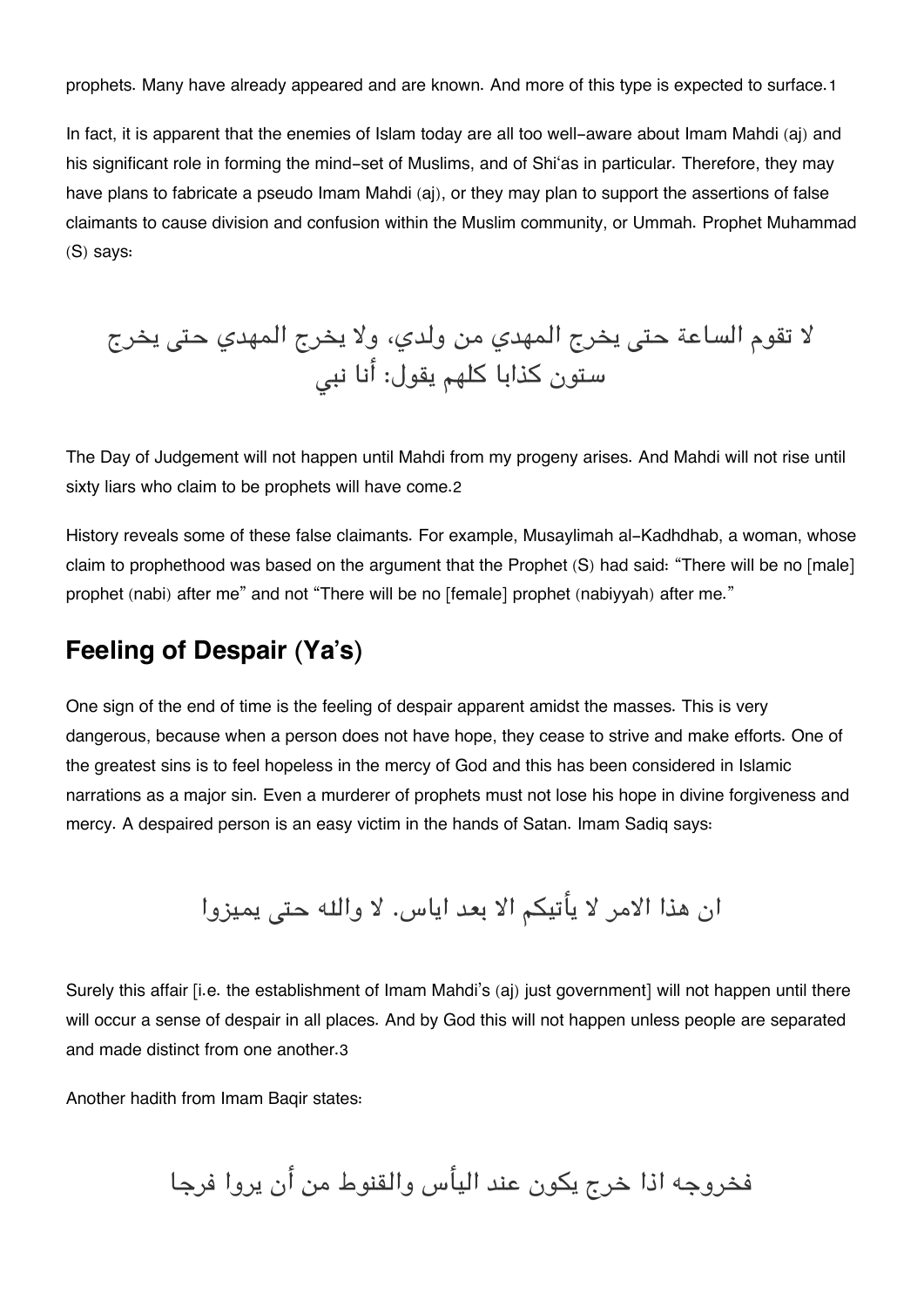His uprising will happen when people have despaired, and they do not imagine there will be any rescue (faraj).[4](#page--1-0)

The Qur'an describes this as a general pattern that afflicted previous nations as well:

أَمْ حَسبْتُمْ أَن تَدْخُلُوا الْجَنَّةَ وَلَمَّا يَأْتِكُم مَّثَلُ الَّذِينَ خَلَوْا مِن قَبْلِكُم ۞ مَّسَّتْهُمُ الْبَأْسَاءُ وَالضَّرَّاءُ وَزُلْزِلُوا حَتَّىٰ يَقُولَ الرَّسُولُ وَالَّذِينَ آمَنُوا مَعَهُ مَتَىٰ نَصْرُ اللَّـه ؟ أَلَا إنَّ نَصرُ اللَّـه قَرِيبٌ

*Do you suppose that you shall enter paradise though there has not yet come to you the like of [what befell] those who went before you? Stress and distress befell them and they were convulsed until the apostle and the faithful who were with him said, 'When will God's help [come]?' Look! God's help is indeed near! (2:214)*

There must be a test and trial, after which only the true believers and the faithful will remain, and it is they who will be firm and motivated in making efforts for the advent of Imam Mahdi (aj).

### **[Injustice and Oppression](#page--1-0)**

At the end of time, injustice will have filled the earth and oppression will be widespread. We already see signs of this. In one of the most detailed single accounts of the end of time, in which 120 facets of the end of time are mentioned, Imam Sadiq says:

رأيت الحق قد مات اهله، ورأيت الجور قد شمل البلاد... ورأيت النساء يتزوجن النساء... ورأيت المؤمن صامتا لا يقبل قوله... ورأيت الفاسق يذب ولا يرد عليه كذبه... ورأيت الخمور تشرب علانية ويجتمع عليها من لا يخاف اله عز وجل... ورأيت بيت اله قد عطل ويؤمر بتركه

You will see the truth has disappeared and those that follow the truth are not many; injustice has covered all the lands … you will see women marrying women … lots of heresies … a believer in the end of time will have to remain silent and if he speaks no one will listen to him. You will see those who do not have moral principles, they will tell lies and no one will stop them ... wine and alcohol will be drunk in public even in Muslim countries … The house of God will be deserted and not many people will go to it and people will be asked not to go for hajj.[5](#page--1-0)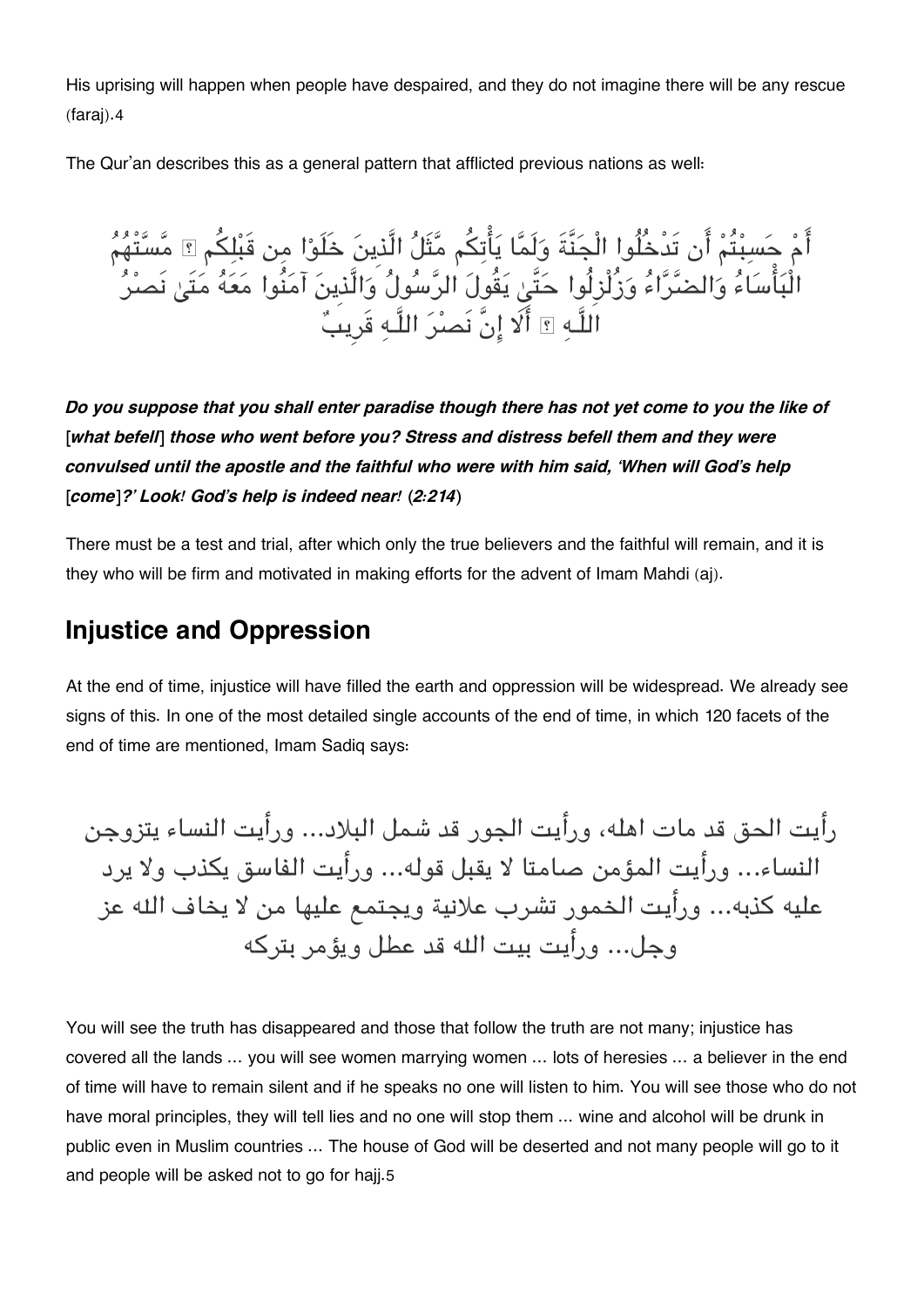From this hadith, we can extract the following:

1. People will be so distorted in their understanding that they will mock wisdom, and the wise will prefer to remain silent as a result of being mocked.

2. Moral principles will be a source of disagreement.[6](#page--1-0) However, this does not mean that we should be apologetic and shy away from such debates, but that we should speak wisely and carefully while clarifying our stance.

3. People in power – leaders, politicians, and media corporates – will be able to lie without being held accountable.

4. The consumption of alcohol on Muslim airlines and in Muslim lands is now commonplace, although it was unimaginable by past generations.

5. The Kaaba in Mecca is a symbol of Islam, and religion becomes attached to it in some way. This ominous warning regarding the desertion of the Kaaba has also been echoed by Imam Ali, who says in his will: "Be wary of [your duty to] God in the matter of the house of your Lord – it should not be left unattended and without a crowd, for it is the power and dignity of Islam."[7](#page--1-0)

### **[Collapse of Moral Values](#page--1-0)**

The end of time will see a collapse of moral values. According to a hadith from Imam Sadiq, in the end of time if a day passes and a person has not been able to do some great sin such as misusing others' money, or cheating, or doing some kind of unlawful (haram) transaction or drinking alcoholic drinks, then this person, at night, will feel that he has not achieved anything, and he will feel sorry for himself. [8](#page--1-0)

According to Imam Ali, during this time, many people will be fully devoted to their wealth. Their appetites to earn and consume will blind them from seeking moral development. They will also be devoted to immoral women, rather than faithful women. They will obey such women at the cost of disobeying God and annoying their parents. The Prophet said:

يأت عل الناس زمان بطونهم آلهتهم ونساؤهم قبلتهم ودنانيرهم دينهم و شرفهم متاعهم

Some people will worship gold and silver coins [i.e. money] and would only have ambitions to fill their stomachs. Their *qibla* [i.e. the focus of their attention] will be their women and their honour will be their belongings.

The role of a pious and faithful woman in a family and household cannot be underestimated. Where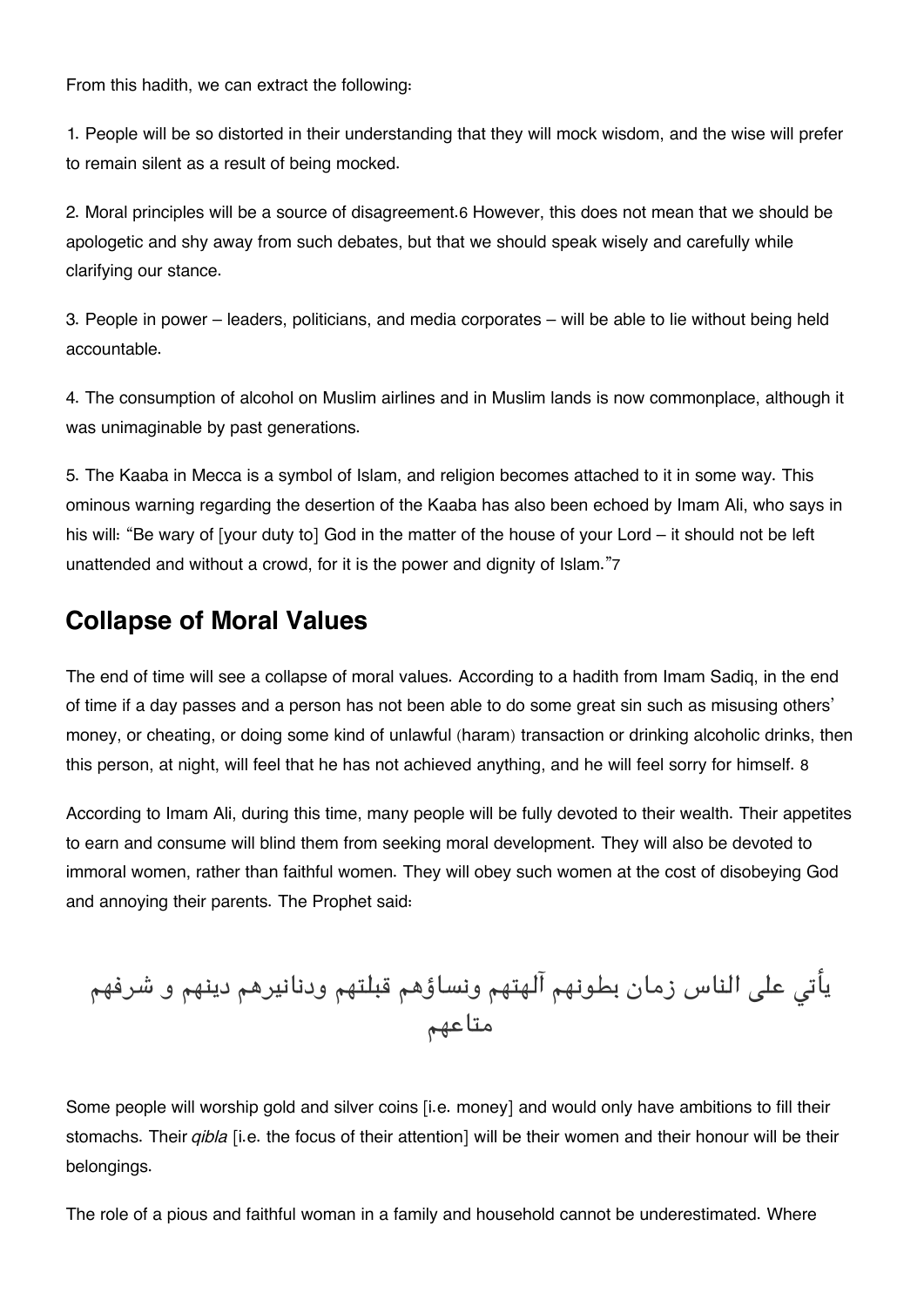there is a pious wife and mother in a household, it has a great effect on the husband and children; such women are able to change the direction of the family.

Furthermore, people's status and honour at the end of time will be decided by the amount of wealth they have. People will be impressed by materialism, such as the amount of money someone has, or the size or location of their house.

### **[Comparison with the Age of Ignorance \(Jahiliyyah\)](#page--1-0)**

In some hadiths, the end of time is compared to the Time of Jahiliyyah, i.e. the period before the establishment of Islam by the Prophet.

The term Time of Jahiliyyah refers to the situation of the Arabian Peninsula before Islam. The situation then was extremely harsh in almost every aspect. Ignorance was manifest through ignorance and immoral acts such as illiteracy, superstition, idol worship, nudity, prostitution, and the killing of baby girls. The Prophet said:

بعثت بين جاهليتين، لآخرهما شر من اولهما

I have been raised between two jahiliyyahs. One before me and one to come after me, and the latter is more evil than the former.

At the end of time, the type and intensity of the features of jahiliyyah will be worse than the jahiliyyah before Islam, because people will possess the skills and resources to expand this new jahiliyyah and export it to other places, whereas in the past people were unable to spread corruption to other parts of the world. Abu Sufyan, an arch opponent of the Prophet, was a rich trader although he was an uncivilised man. Today, however, the situation is more complex. Corrupted people are more cunning in their evil actions under the pretence of protecting people's rights such as anti-discrimination and freedom of expression.[9](#page--1-0)

A companion of Imam Baqir asked him: "How will Mahdi conduct himself when he comes?"

The Imam replied:

بسيرة ما سار به رسول اله

He will act in the manner that the Prophet acted.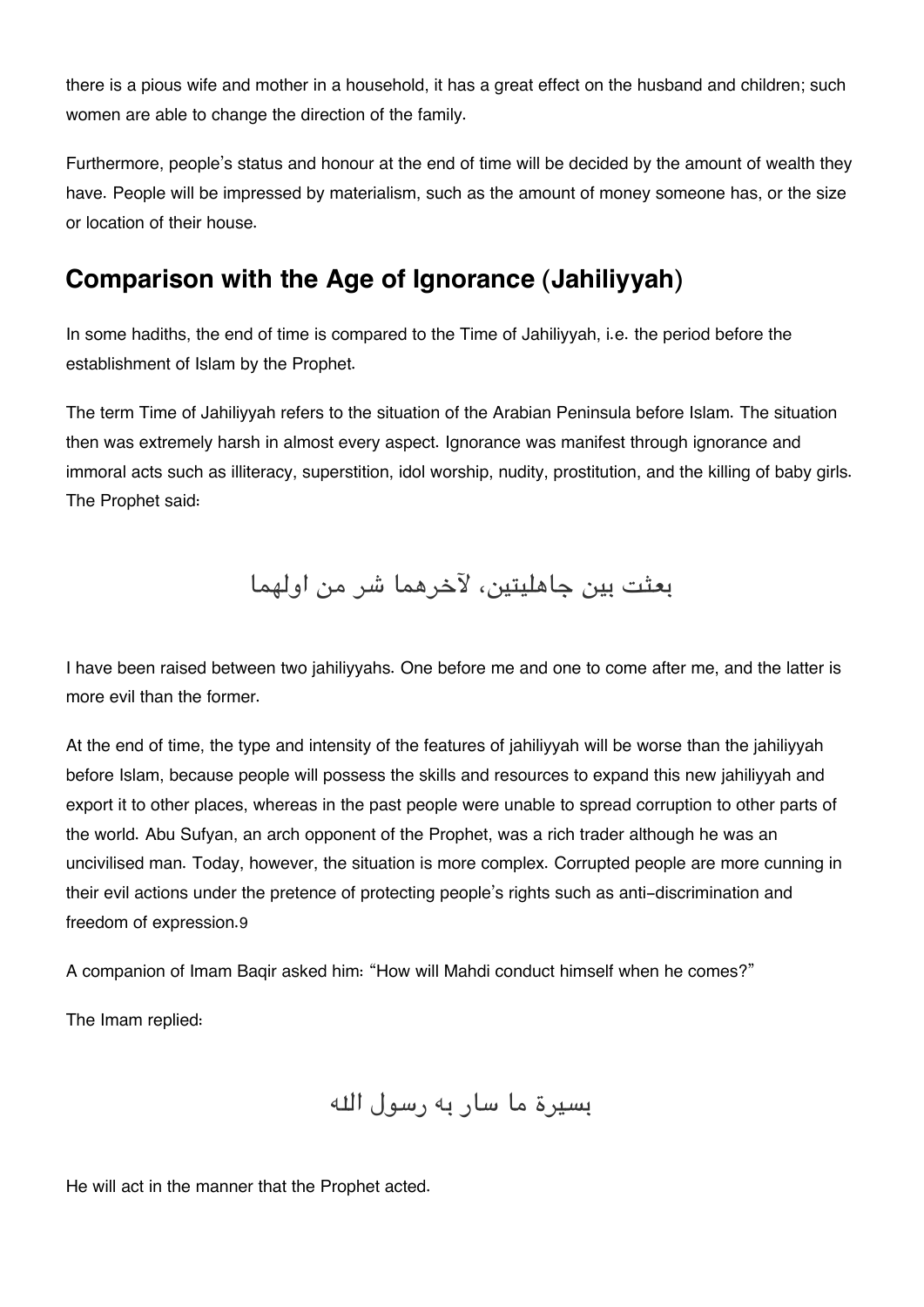The person enquired: "And what was the manner of the Prophet? Can you tell me in a few words?" Imam replied:

ابطل ما كان ف الجاهلية، واستقبل الناس بالعدل، وكذلك القائم إذا قام يبطل ما كان ف الهدنة مما كان ف ايدي الناس، ويستقبل بهم العدل

He stopped the practices of jahiliyyah and spread justice among the people [i.e. jahiliyyah lacks a sense of justice] and in this same way the Qa'im [Imam Mahdi] will halt jahiliyyah; he will act with complete justice, and establish it on the earth.[10](#page--1-0)

From this we can conclude that there will be some people who will not want to accept the Imam's approach, and will resist his attempts in establishing justice.

Imam Sadiq has said:

إن قائمنا اذا قام استقبل من جهل الناس أشد مما إستقبله رسول اله من جهال الجاهلية

When our Qa'im will rise up, what he will receive from the ignorant ones of his time will be worse than what the Prophet received from ignorant ones in the time of jahiliyyah.

In other words, what the Prophet's opponents such as Abu Sufyan, Abu Lahab, and Abu Jahl did to him will be not as severe when compared with what the ignorant ones will try to do to Imam Mahdi (aj). The task of establishing justice will not be an easy one.

Before the advent of Imam Mahdi (aj), the groups of the good people and corrupt people will each reach a peak in their behaviours and attributes. There will be a group so good that the world has not seen its like, and there will be a group so corrupt humanity has not witnessed such evil. Imam Sadiq states:

لا واله لا يون ماتمدون اليه اعينم حت يشق من شق، ويسعد من سعد

No, by God, your eyes will not witness him [Imam Mahdi (aj)] until the people who are wicked will reach the level of wickedness they are after, and the good and pious will flourish in piety and goodness.[11](#page--1-0)

In another hadith from Imam Sadiq we read: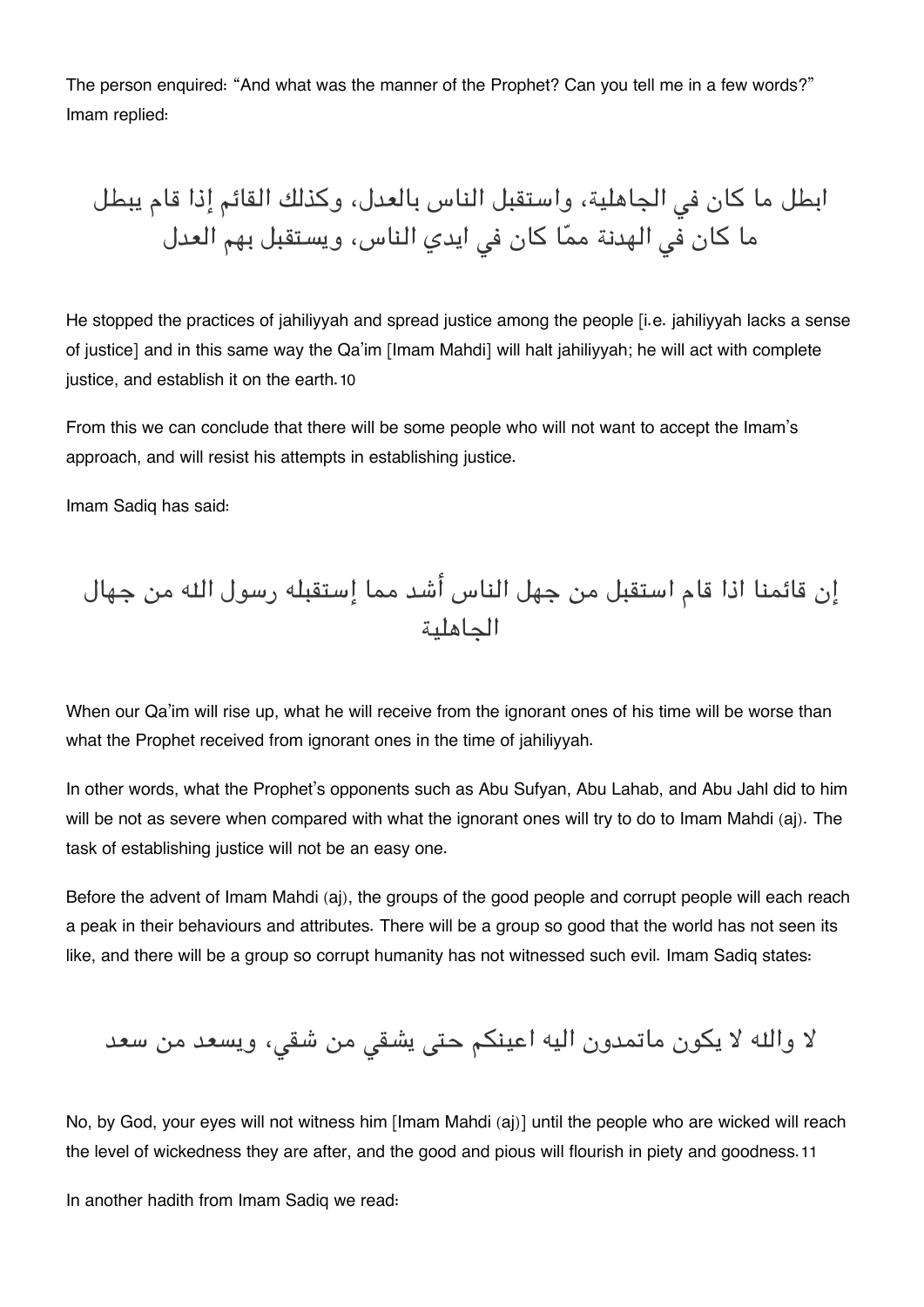This [i.e. the advent of Imam Mahdi (aj)] will not happen until you will be tested very severely and people will be made distinct as a result of this test.

Through the difficult tests that lie ahead, people's reality and nature will be apparent.

### **[Events after the Advent of Imam Mahdi \(aj\)](#page--1-0)**

The first thing we find in the hadiths with regards to the events after the advent of Imam Mahdi (aj) is that he will establish justice – a vital part of his mission.

As justice is one of the key characteristics of Shi'a Islam, the priority of Imam Mahdi (aj) to establish justice is deliberate. The concept of justice is a very far-reaching concept, which begins with divine justice but is not confined to Him; rather, it affects our understanding of the world, our relationship with God, with one another, and with ourselves.

Ignoring the genuine desires God has placed in us is being unjust with ourselves. If a person desires knowledge, and does not pursue it, he or she he has not been just to himself. By extension, we all have a natural urge to become closer to God, and if we fail to satisfy this, we are being unjust to ourselves. The Qur'an says:

## ومن يتَعدَّ حدُود اللَّـه فَاولَـٰئكَ هم الظَّالمونَ

#### *Whoever transgresses the bounds of God certainly wrongs himself. (65:1)*

Hence, justice is not only to have fairness in a few limited relationships. In Islam, when we say that the imam of the congregational prayer should be just (adil), this means he should not sin publicly, and even in private as it is limiting his self in achieving his potential.

According to Muslim scholars of ethics, justice is always good (and perhaps it is unique in this regard) whereas acting upon other virtues may not be always necessarily good. Take honesty for example, it could be that honesty is not wise in a situation leading to endangering an innocent person. Justice, however, is good and desirable in any given state, and injustice is evil and undesirable at all times.

At this juncture, a question may arise: If justice is always good and desirable, why do Muslims supplicate to God to treat them with His grace and mercy, and not His justice?[12](#page--1-0) 'Justice' is used in a specific and narrow sense to mean 'giving people exactly what they deserve and nothing more nor less' in such supplications.

When someone is owed money, justice requires the debtor to pay the money back. However, if more is returned, then this does not violate justice; it is more than justice (when justice is taken in this narrow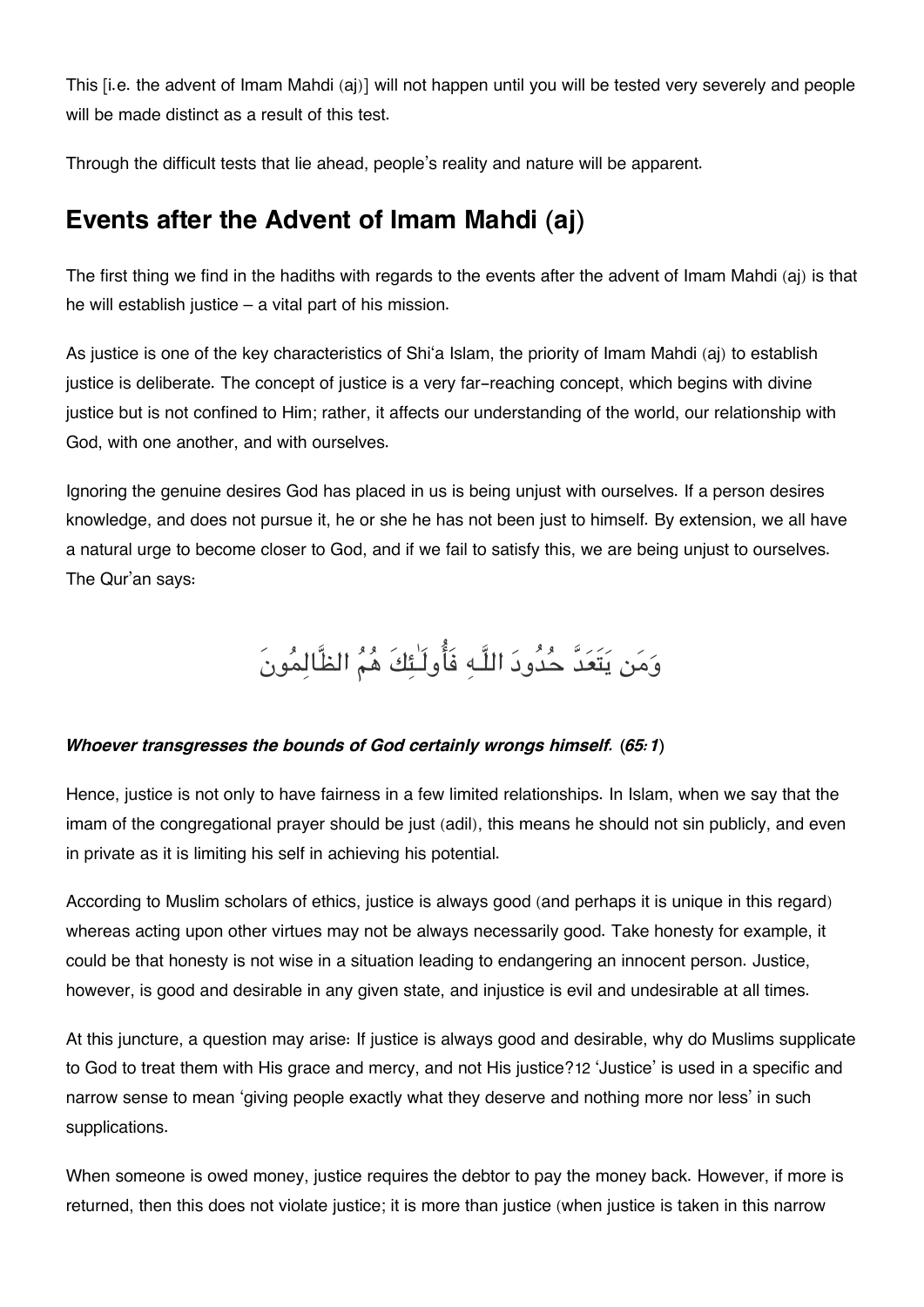sense). So when the debtor pays back more than his debt, without it being interest, this would be desirable (*mustahabb*) and does not violate justice in its wider sense.

As seen in various supplications, on the Day of Judgement, there is a fear that God will give us exactly what we deserve and nothing more, without any addition from His mercy, forgiveness, and grace. This would be a frightening prospect as we are imperfect beings.

In one story, there were two believers in which one had loaned an amount of money to the other. When the creditor demanded the debtor to repay the full amount, the debtor was in genuine trouble and could not afford to do so. They both decided to go to Imam al- Sadiq, who asked the creditor why he pressured his believing brother whilst knowing he did not have the means to repay it. The creditor argued that he was not doing any injustice by asking for the amount. Imam al-Sadiq said, "Have you not recited this verse"[13](#page--1-0):

## وَالَّذِينَ يَصبِلُونَ مَا أَمَرَ اللَّـهُ بِهِ أَن يُوصَلَ وَيَخْشَوْنَ رَبَّهُمْ وَيَخَافُونَ سُوءَ الْحِسَاب

### *And those who join what God has commanded to be joined, and fear their Lord, and are afraid of an adverse reckoning? (13:21)*

'Adverse reckoning' does not mean – God forbid – that God will treat them unjustly in any way. Rather, it refers to the feeling that people have – that God will ask them to account thoroughly for every duty they failed to perform. Hence, when we ask for God's mercy, it is not that we are scared He will be unjust; rather, we beseech Him to give us better than what we deserve.

Regarding Imam Mahdi (aj), the most important thing mentioned in hadiths is that he will fill the earth with justice after it has been previously filled with injustice (*dhulm*) and oppression (*jawr*).

According to Ayatullah Nasir Makarim Shirazi, when these two terms are mentioned together they mean different things:

• *dhulm* refers to withholding something from someone who deserves it, and taking it for one's self, i.e. the misuse of someone's right

• *jawr* means giving the belonging of a specific person to someone else. This is usually practised by people in power through unequal distribution of resources to gain favour.

Imam Mahdi (aj) will put a halt to this as everything will return to its proper place. This is the true meaning of justice (adl). On justice,

Rumi says: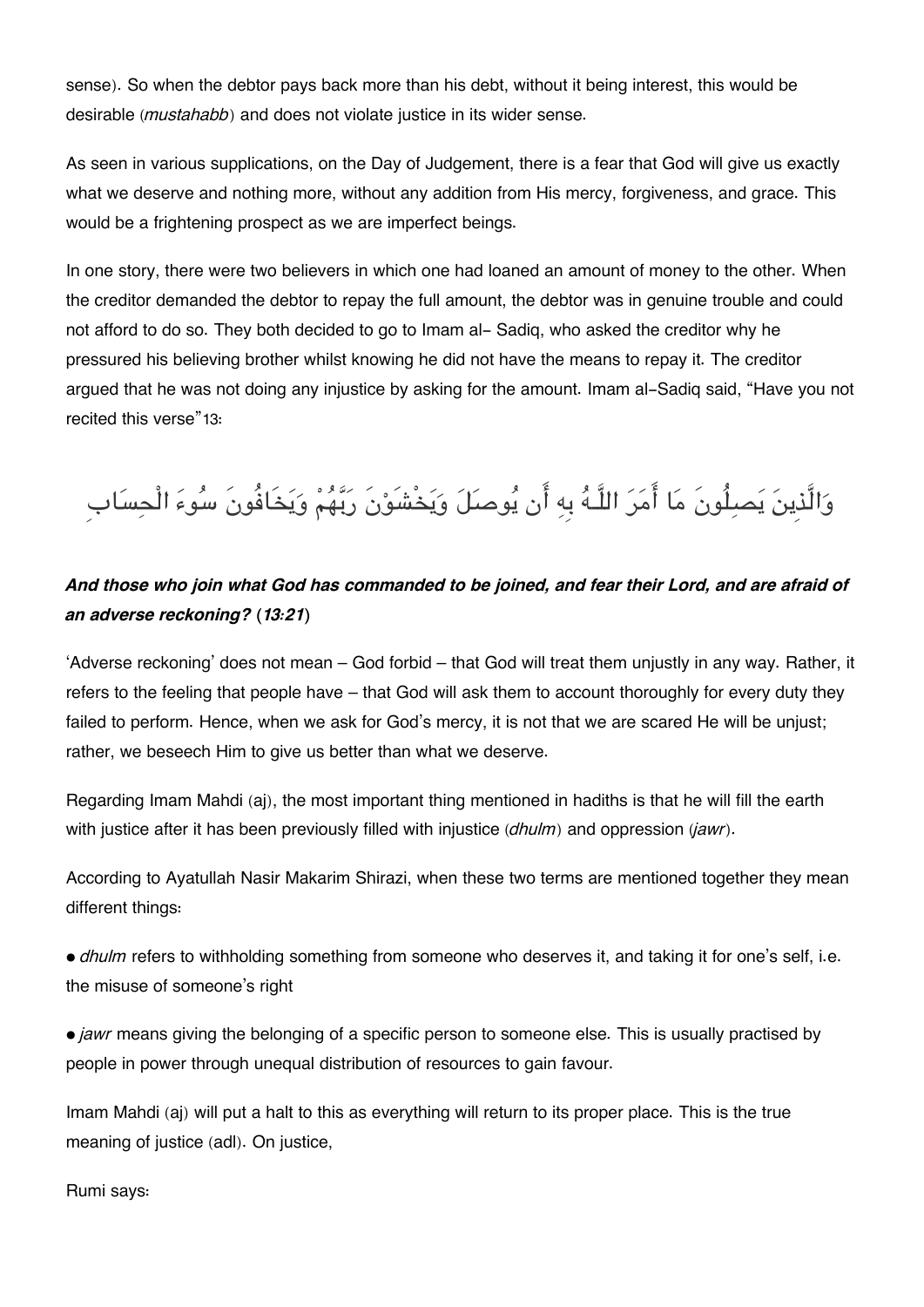What is adl? To put something in its proper place What is dhulm? To put something in its improper place Adl is to water trees and plants

Dhulm is to water thorns[14](#page--1-0)

Imam Baqir says:

إذا قام قائم أهل البيت قسم بالسوية وعدل فى الرعية

When Mahdi comes he will distribute resources amongst the people in a just and fair manner.[15](#page--1-0)

ويُسوى بين الناس حتى لا ترى محتاجا الى الزكاة

And he will distribute everything amongst people in such a way that there will be no need for zakat (alms tax).[16](#page--1-0)

### **[Attempting to Challenge Imam Mahdi \(aj\)](#page--1-0)**

Hadiths also report that when Imam Mahdi (aj) acts according to the principles of justice, this will irritate some people who will then use the Qur'an to challenge him.

For Muslims, it is rather sad to witness people disputing against the implementation of justice. Nonetheless, this occurred in the past: at the time of Imam Ali, some people such as Talhah and Zubayr opposed the just rule of Imam Ali, as they were not personally benefitting as they thought they would.

True justice is accepting what one deserves without expecting more. There are 130 hadiths on justice during the time of Imam Mahdi (aj). Justice is what humanity will need, as it is the solution and medicine for all problems. Everyone should be working from now on implementing justice, starting from one's self, home, and workplace. There is no reason to wait for the advent of Imam Mahdi (aj) for this. Furthermore, even in the larger international problems, so many of the problems could be solved with applying true justice.

### **[Spirituality and Worship](#page--1-0)**

After the advent of the Imam, there will be an increase in peoples' piety and spirituality, as they will worship God to a greater extent. This will occur to even those who formally committed great sins; those who were not faithful will begin to change and become obedient to God. The Holy Prophet says that one of the things that Imam Mahdi (aj) does after establishing justice is that he: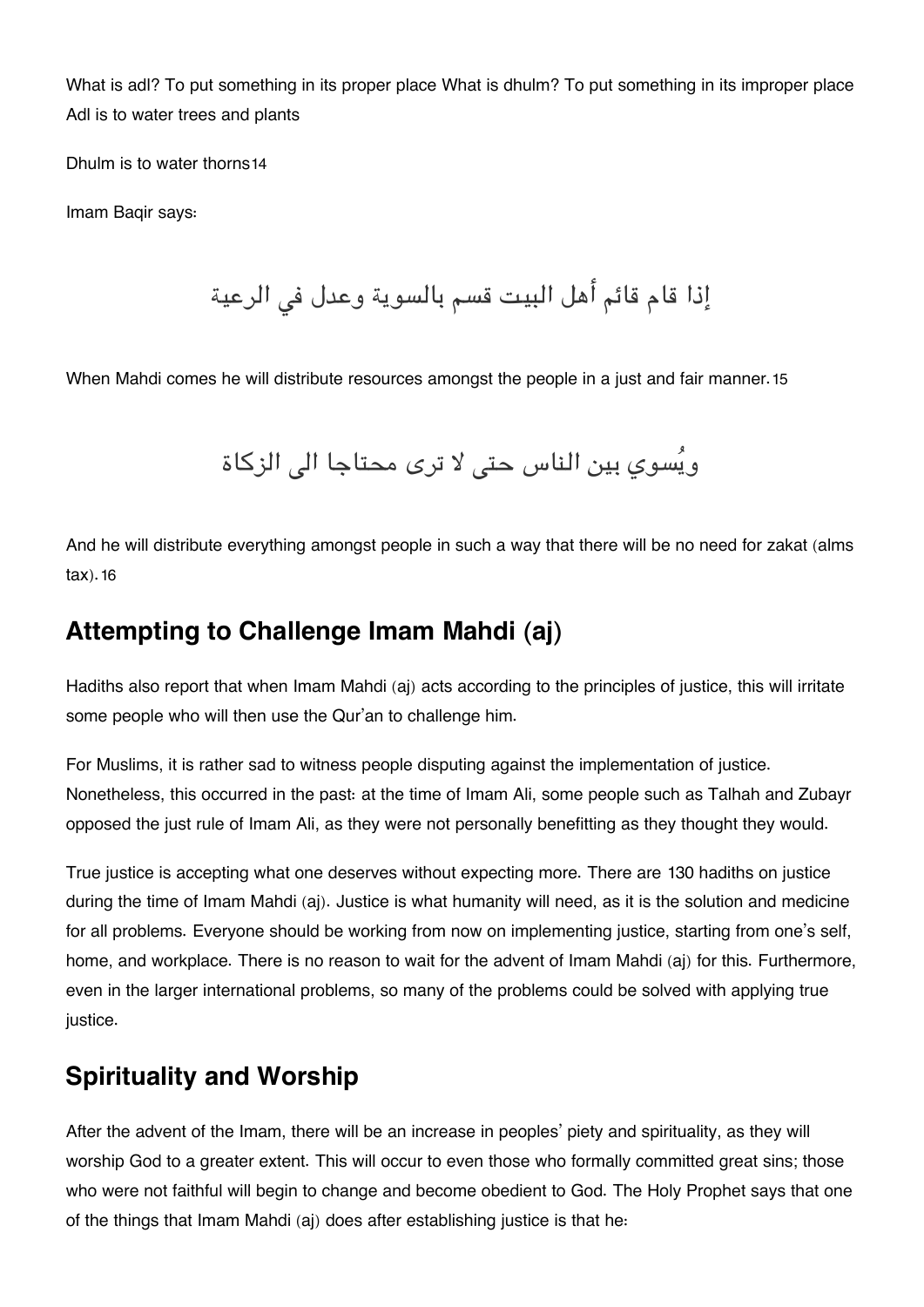### يملأ قلوب العباد عبادة

Fills the hearts of people with the worship of God.[17](#page--1-0)

Not only will people perform good acts of worship, but they will love doing so. They will love to worship God, perform salah, and supplicate; and there will exist no distractions or obstacles for them. Imam Ali declares:

يبعث المهدي (ع) ال أمرائه بسائر الامصار بالعدل بين الناس... ويذهب الربا وشرب الخمر والرياء وتقبل الناس على العبادة والمشروع والديانة والصلاة في الجماعات وتطول الاعمار وتؤدى الامانة وتحل الاشجاروتتضاعف البركات

Mahdi will send his governors to different parts of the world to establish justice… Usury, fornication, drinking alcohol, and showing off (riya) will all stop. People will start to enjoy legal actions and worship (ibadah), religiosity, and congregational prayers; lives will become long, trusts will be returned, trees will bear fruits, and blessings will multiply.[18](#page--1-0)

Hence, from this hadith we understanding that

1) Loving worship is natural once obstacles are removed and one's sustenance becomes lawful, and

2) Our lives do not necessarily have to be as short as they are. Our organs are not limited, as they are capable of supporting longer lives. However, due to bad habits, pollution, unwholesome food, stress, etc., we are not living to the fullest term possible.

Ibn Abbas narrates the following hadith from the Prophet regarding his night ascension and journey (mi'raj):

لما عُرِجَ بي الى السماء السابعة ومنها الى سدرة المنتهى ومن السدرة الى حجب النور نادانى ربى جل جلاله يامحمد انت عبدي واا ربك فلى فاخضع و … بالقائم منكم اعمر ارضى بتسبيحى وتقديسى وتكبيري وتمجيدي

During mi'raj, when I reached the sidrat al-muntaha,[19](#page--1-0) my Lord told me "O Muhammad! You are my servant and I am your Master. You must be humble to Me, worship Me and trust Me … [with Mahdi] I will improve and restore My earth with my glorification, praise, declaring My unity, and mentioning My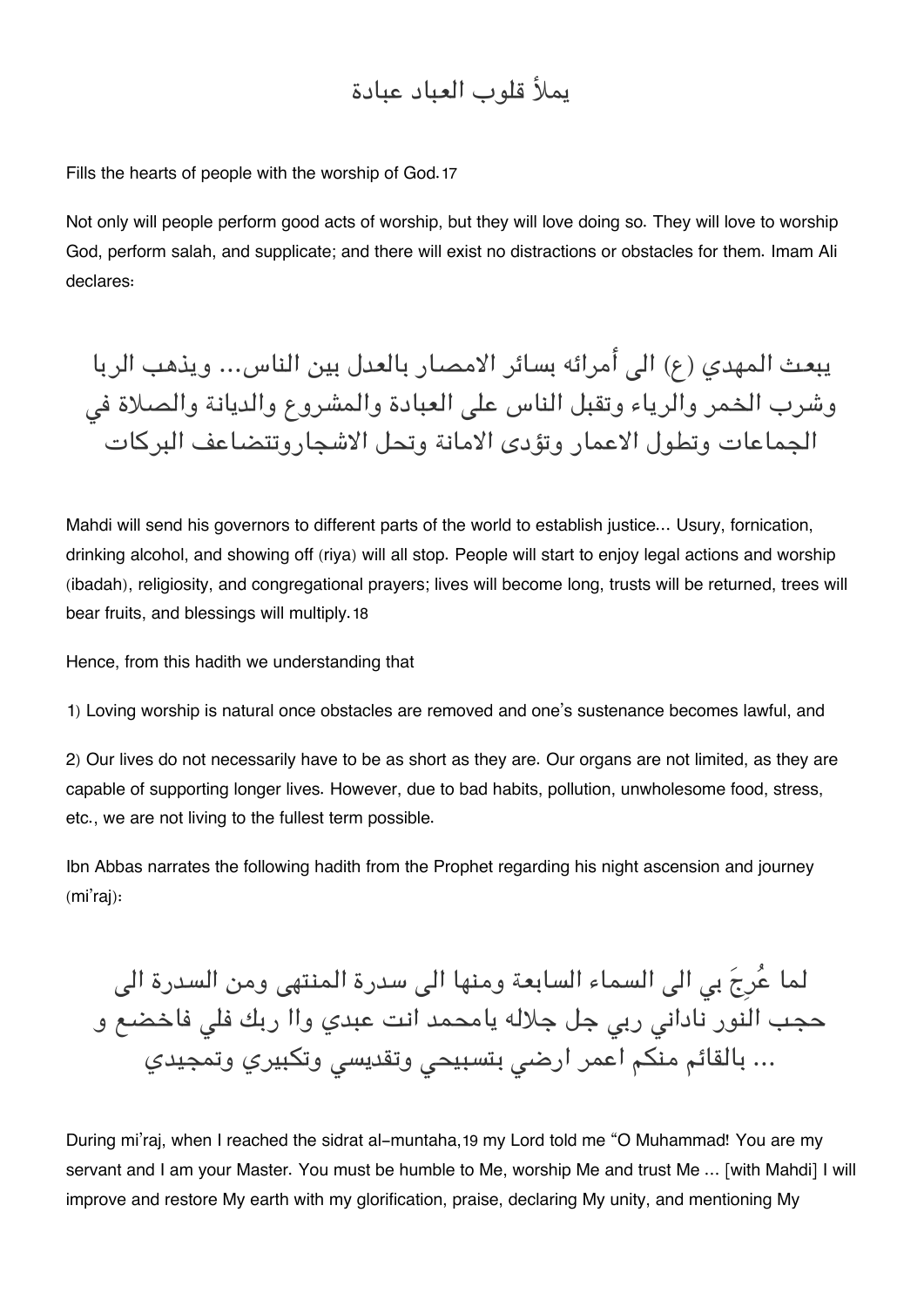#### greatness."[20](#page--1-0)

Therefore, Imam Mahdi (aj) will be an instrument for God, and will inspire people to invocate, praise, and glorify God; this is what will advance the state of affairs throughout the world. The hadith continues:

وبه اطهر الارض من اعدائى واورثها اوليائى وبه اجعل كلمة الذين كفروا السفلى وكلمتي العليا وبه احيى عبادي وبلادي بعلمى وله اظهر الكنوز والذخائر بمشيئتى واياه اظهر على الاسرار والضمائر بارادتى وأَئيده بملائكتى لتؤيده على انفاذ امري واعلان ديني

I will cleanse the earth from My enemies and make My friends inherit it. And I will lower the word (rank) of disbelievers, and raise the rank of My word. I will revive My servants and lands by him and with My knowledge. I will uncover and unveil the treasures of the earth with Mahdi, I will disclose My secrets to him, and I will support him with My angels so that he can implement what I ask of him, and so that he can declare My religion.[21](#page--1-0)

Moreover, as said in the Qur'an:

## الَّذِينَ إِن مَّكَّنَّاهُمْ فِي الْأَرْضِ أَقَامُوا الصَّلَاةَ

#### *[The believers] who, if We granted them power in the land, maintain the prayer. (22:41)*

The most important action to perform when power is granted to someone is for them to establish prayer (salah). And Imam Mahdi (aj) will do this. He will remove the obstacles to worship and people will welcome it joyfully.

[<sup>1.</sup>](#page--1-0) It is worth noting that some to whom these claims have been attributed to were not immoral, nor were they responsible for the claim; rather, the claims have been made for them by others who were perhaps genuinely confused by their good qualities. Impressed with their good qualities, some people thought that they must be the awaited Mahdi. This is especially true for some of the descendants of Imam Ali and Sayyidah Fatima, some of whom were distinguished for their piety. False claims were made that they were Imam Mahdi (aj) as they seemed to be very pious and charismatic. However, other qualities and facts were overlooked. For example, Imam Mahdi (aj) will be the direct son of Imam Hasan al-Askari. Unfortunately, some people did not have the maturity to properly discern this, thus rendering it unfair to consider all those that were attributed as being the Mahdi as immoral people, and nor were they all responsible for the claims.

[<sup>2.</sup>](#page--1-0) Al-Irshad, vol. 2, p. 371

[<sup>3.</sup>](#page--1-0) Kamal ud-Din wa Tamam un-Ni'mat, vol. 2, p. 333

[<sup>4.</sup>](#page--1-0) Bihar ul-Anwar, vol. 52, p. 231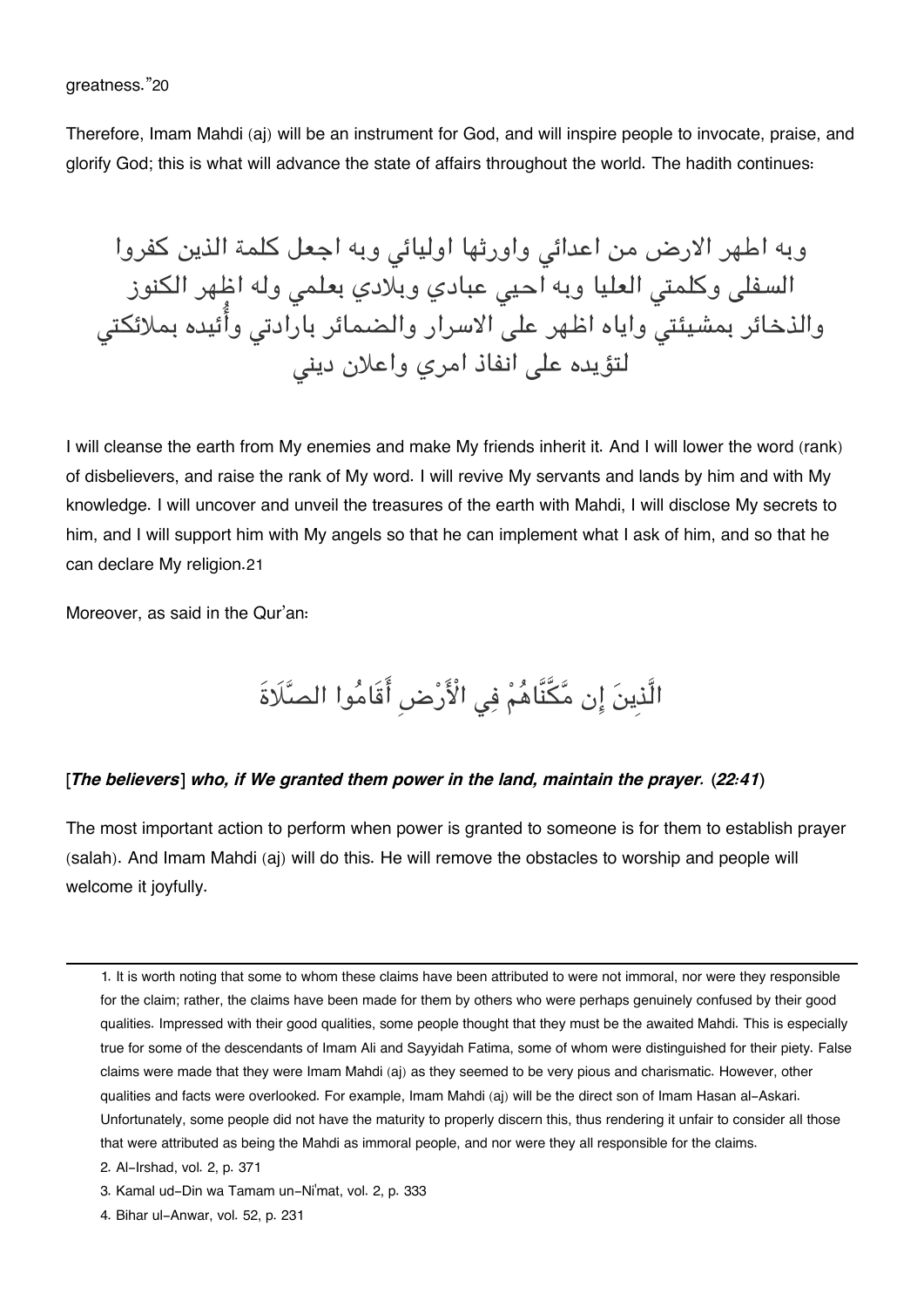[5.](#page--1-0) Bihar ul-Anwar, vol. 52, page 256

[6.](#page--1-0) We observe debates in the media and in mainstream society today where people disagree on simple matters such as child abuse in the church, or the treatment of homosexuals. In many of these discussions people have taken for granted fundamental issues, such as the definition of family. A hundred years ago it would have been unthinkable for gay marriages to be sanctioned. It makes us think about where the boundaries will be drawn on what is and is not acceptable. Perhaps a day will come where some will desire marriage with animals.

[7.](#page--1-0) For more information on this detailed hadith by Imam Sadiq, please refer to volume 11 of the commentary on Usul al-Kafi by the late Muhammad Salih Mazandarani.

[8.](#page--1-0) Bihar ul-Anwar, vol. 52, page 256:

ورأيت الرجل اذا مر به يوم ولم يكسب فيه الذنب العظيم من فجور أو بخس مكيال أو ميزان أو غشيان حرام أو شراب مسكر كئيبا حزينا يحسب أن ذلك اليوم عليه وضيعة من عمره

- [9.](#page--1-0) Interestingly, Sayyid Qutb of Egypt has a book Jahiliyyah in the Twentieth Century.
- [10.](#page--1-0) Ithbat ul-Hudat, vol. 3, p. 455
- [11.](#page--1-0) Bihar ul-Anwar, vol. 52, p. 112
- إله عاملنا بفضلك ولا تعاملنا بعدلك [12.](#page--1-0)
- [13.](#page--1-0) Tafseer 'Ayyashi, p. 210
- [14.](#page--1-0) Mathnawi Ma'nawi, Book 6, Chapter 84
- [15.](#page--1-0) Bihar ul-Anwar, vol. 52, p. 351
- [16.](#page--1-0) Ibid., vol. 51, p. 88
- [17.](#page--1-0) Ibid., vol. 51, p. 75
- [18.](#page--1-0) Uqad ud-Durar, Yusuf Muqaddasi Shafe'i, p. 239

[19.](#page--1-0) The Qur'an mentions this sacred place as the place reached by the Prophet when he was closest to God. The angel Jibrail could not travel beyond this point but the Prophet was able to.

- [20.](#page--1-0) Al-Amali, Shaykh Saduq, pp. 504-5
- [21.](#page--1-0) Ibid., Shaykh Saduq, pp. 504-5

#### **Source URL:**

https://www.al-islam.org/message-thaqalayn/vol-17-no-1-spring-2016/globe-and-after-advent-imammahdi-part-4-mohammad-ali

#### **Links**

- [1] https://www.al-islam.org/user/login?destination=node/45073%23comment-form
- [2] https://www.al-islam.org/user/register?destination=node/45073%23comment-form
- [3] https://www.al-islam.org/person/mohammad-ali-shomali
- [4] https://www.al-islam.org/organization/ahlul-bayt-world-assembly
- [5] https://www.al-islam.org/library/prophethood-imamate
- [6] https://www.al-islam.org/library/imam-al-mahdi
- [7] https://www.al-islam.org/library/politics-current-affairs
- [8] https://www.al-islam.org/journals/vol-17-no-1-spring-2016
- [9] https://www.al-islam.org/feature/debates-discussions
- [10] https://www.al-islam.org/feature/introducing-ahlul-bayt
- [11] https://www.al-islam.org/feature/resources-further-research